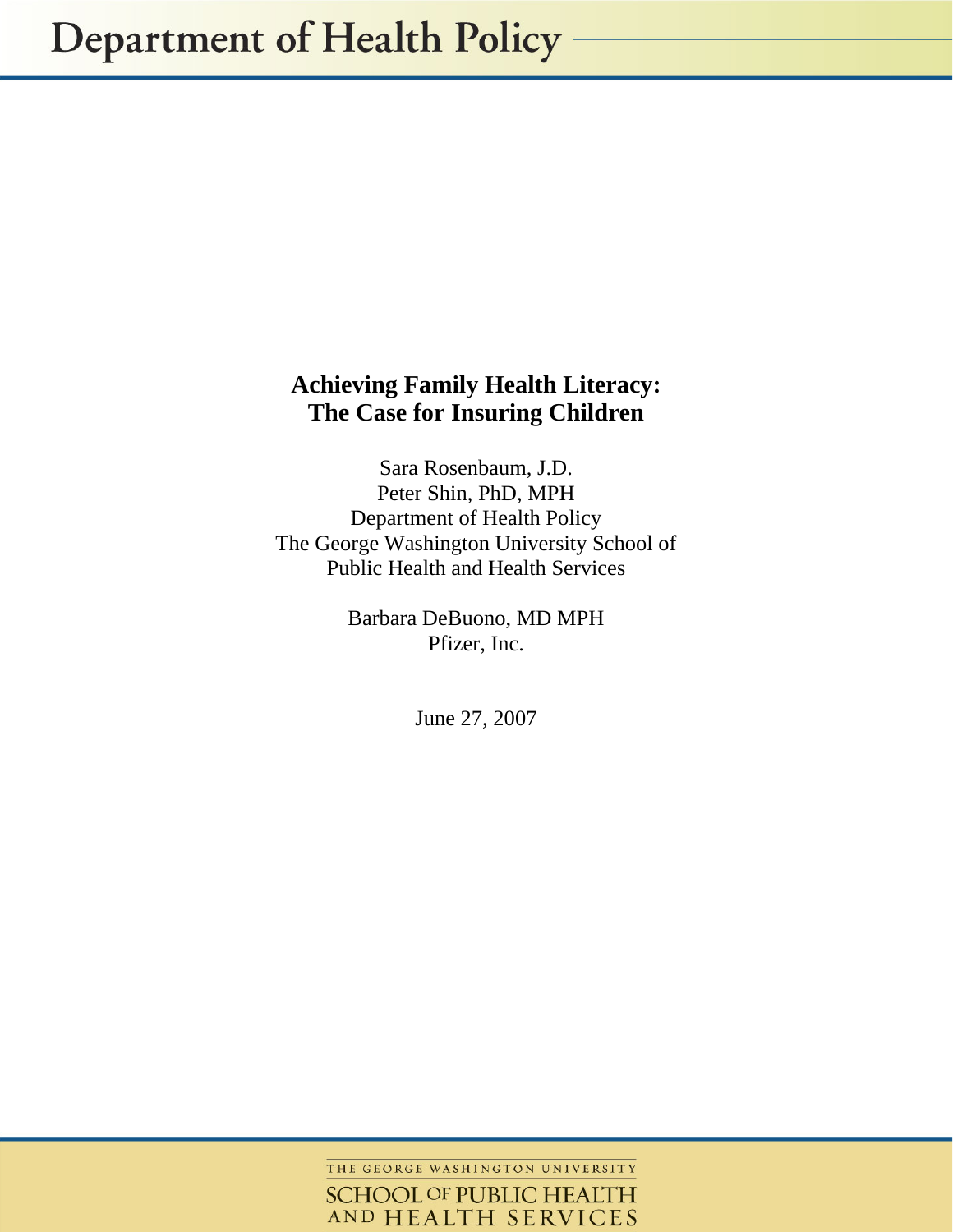# **Executive Summary**

One aspect of the SCHIP reauthorization debate that has received more limited attention than it deserves is the relationship between children's health insurance coverage and family health literacy. That is, to what extent is children's health insurance associated with higher health literacy, and to what extent is reduced parental health literacy linked to lower rates of health insurance among children? This association is extremely important, since there is strong evidence of a link between health literacy and the appropriate use of health care. Evidence suggests that when previously uninsured children are covered by health insurance, parents at all income levels make significantly more appropriate use of health care. Expanded health insurance coverage has been shown to be associated with improved access to health care and an increased rate in families who report a regular source of health care.

Our findings from the National Assessment of Adult Literacy, a special statistical information system maintained by the National Center for Education Statistics, show that health insurance coverage is associated with significantly higher levels of health literacy. The proportion of parents considered to have proficient health literacy literally doubles among parents of insured children, while the proportion of parents who are able to demonstrate intermediate literacy is more than one-and-a-half times as great when a child is insured. Even more dramatically, the proportion of parents with below-basic literacy is nearly four times as great when children are uninsured. These dramatic findings apply to families who use both public and private health insurance. For example, Medicaidinsured children are nearly 6 times as likely as those without coverage to have a usual source of health care and families whose children are insured through Medicaid are onefifth as likely as parents whose children are uninsured to report that an emergency room serves as their children's primary source of health care.

These findings provide strong support for improving health insurance coverage among children as a means of improving family health literacy. They suggest that all families should have access to continuous, accessible, and affordable coverage for their children. These findings also suggest that in designing health insurance coverage for children, particular emphasis should be placed on helping families understand and use coverage appropriately by incentivizing states to invest in health literacy and clear communications programs for families. The cost of health education for families with children is already recognized as permissible under both Medicaid and SCHIP. Existing policy could be strengthened by providing enhanced federal payments for health education programs aimed at families whose children are enrolled in Medicaid and SCHIP.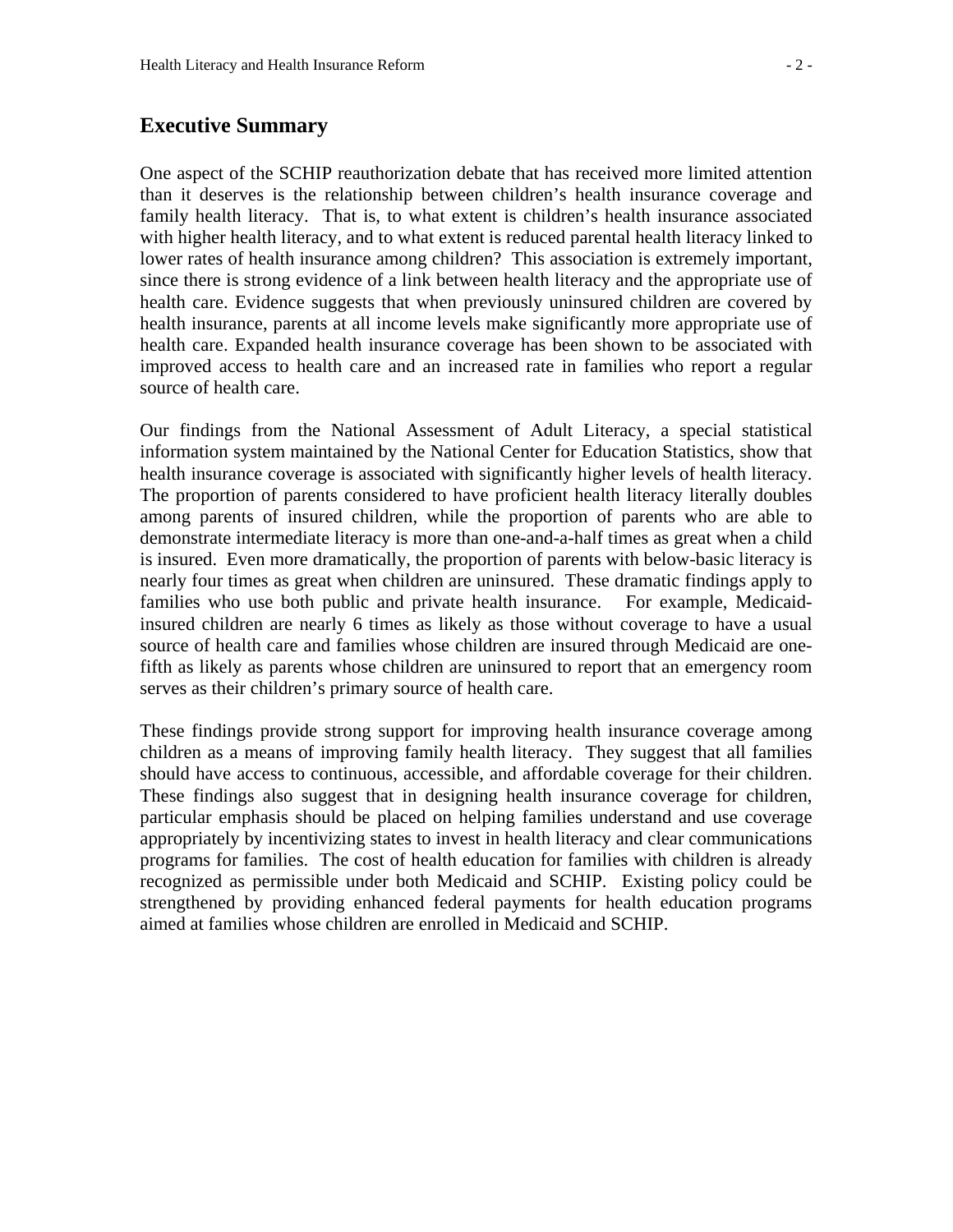# **Introduction**

The  $110<sup>th</sup>$  Congress is expected to reauthorize the State Children's Health Insurance Program (SCHIP), which is set to expire at the end of September, 2007. Along with Medicaid, SCHIP has been recognized for its success in reducing the proportion of children without health insurance coverage and in improving access to, and use of, appropriate and effective health care.<sup>1</sup> This evidence regarding the importance and value of health insurance for children has generated broad public support; indeed, insuring all children ranks as the highest health reform priority in public opinion polls.<sup>2</sup>

# **Background**

#### *Health Literacy and Health Insurance Coverage*

*Healthy People 2010* defines health literacy as "The degree to which individuals have the capacity to obtain, process, and understand basic health information and services needed to make appropriate health decisions."<sup>3</sup> The National Library of Medicine notes that "Health literacy is not simply the ability to read. It requires a complex group of reading, listening, analytical, and decision-making skills, and the ability to apply these skills to health situations."<sup>4</sup> Thus, true health literacy is not just a matter of understanding what one is told: health literacy also encompasses the ability to independently formulate questions and to initiate interactions with health care providers and health insurers in order to secure necessary information.

In its 2004 report, *Health Literacy: A Prescription to End Confusion*,<sup>5</sup> the Institute of Medicine reported that some 90 million persons have difficulty understanding and using health information. The IOM documented the link between low health literacy and both inappropriate health care use and avoidable health care costs and underscored the "mismatch" between the demands of the modern health care system and the level of patient health literacy. Evidence of avoidable health care spending in the case of adult health care spending reported by the IOM suggests the high cost of limited literacy, with estimates running as high as \$69 billion in avoidable expenditures.<sup>6</sup>

One aspect of the SCHIP reauthorization debate that has received only modest attention to date is the relationship between children's health insurance coverage and family health literacy. That is, to what extent is children's health insurance associated with higher health literacy, and to what extent does reduced literacy among parents tend to be linked to lower rates of health insurance among children? This association is extremely important, since there is strong evidence of a link between health literacy on one hand, and the appropriate use of health care (along with reduced costs) on the other.

The association between health literacy and health insurance coverage among children is also important because of the growing emphasis on health care consumerism, an approach to thinking about the relationship between individuals and the health care system. This philosophical approach to health care has deep roots in the patients' rights movement as well as modern health economics concepts related to the role of health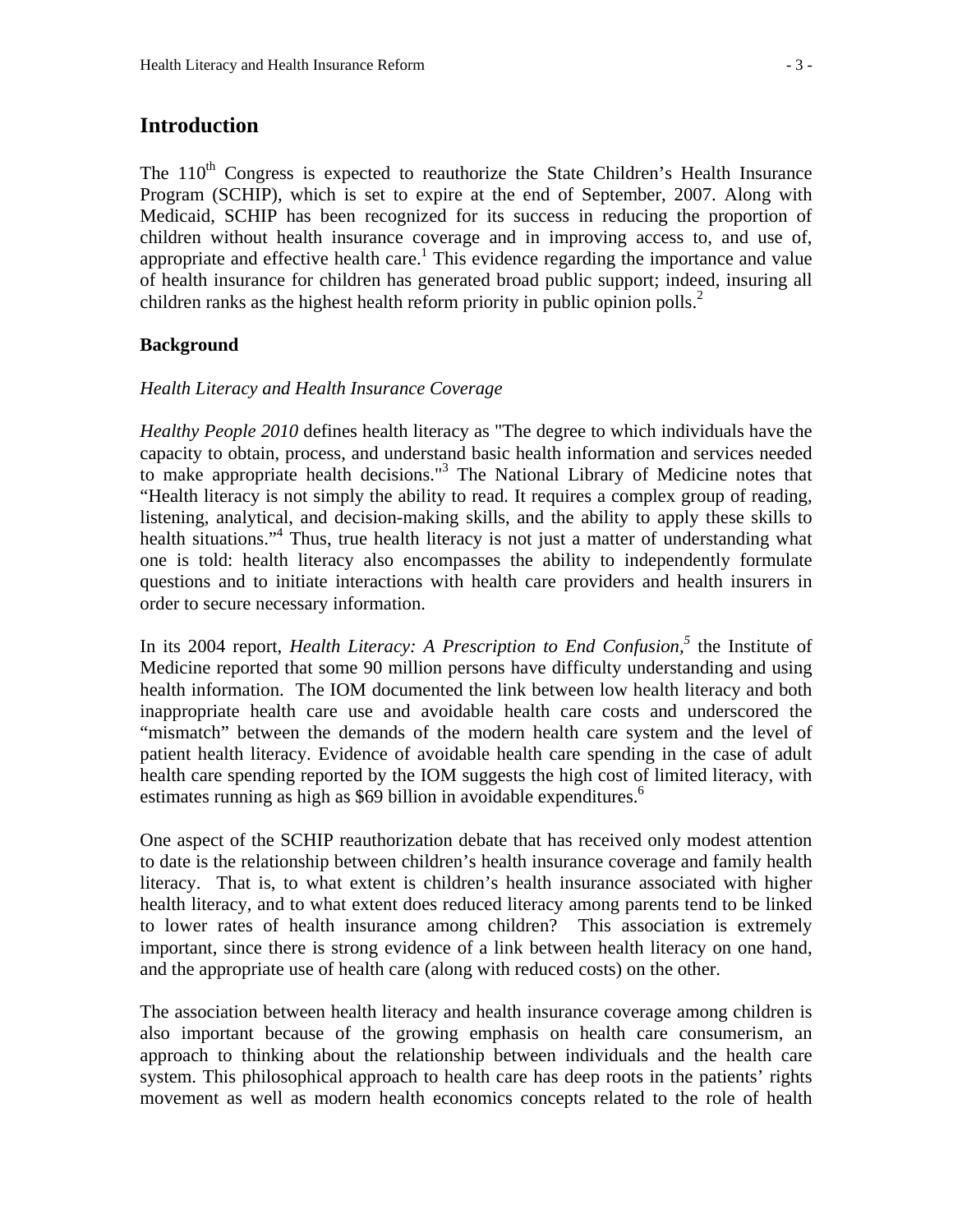insurance in the appropriate use of health care. It emphasizes improving patients' ability to comprehend and use information about health and health care in order to make critical decisions about their own care and treatment and (in the case of children) treatment for their families.

#### *Improving Health Literacy in order to Improve Children's Health Care*

Experts have noted that health literacy is a skill that can be learned, and furthermore, that this skill can exist independently, regardless of years of education or reading ability. As the health care system has grown increasingly complex and as public and private health policymakers have moved ever more decisively toward principles of consumerism that emphasize both the right to good health information and a corresponding obligation to use it effectively, $\frac{7}{7}$  improving health literacy has grown in importance.

This move toward greater health literacy is not just among employers and private health insurers. Both Congress and United States of Health and Human Services has placed growing emphasis on injecting principles of consumerism into public health insurance for low income persons.<sup>8</sup> For example, in 2006, Congress amended Medicaid to permit states to launch "health opportunity accounts,"<sup>9</sup> a form of consumerism demonstration now being pursued in several states that would permit the use of high-deductible health plans for families with children, linked to consumer accounts. HHS also has placed a growing emphasis on patient health literacy in its guidance to state Medicaid programs.

In the face of this growing emphasis on greater health literacy, the Institute of Medicine has called for social and public policy reforms aimed at ensuring that "everyone has the opportunity to improve . . . health literacy."10 Experts note that, although improving health literacy may require further research, much is known about interventions that can advance literacy, such as increased health education as well as adoption by the health care system of greater transparency and clearer and more culturally appropriate communication. Underlying both of these reforms, as the IOM has noted, is the assumption that individuals do, in fact, have the opportunity to make effective use of health care. Integral to advancing this opportunity is the removal of external barriers to effective use. Chief among these barriers is inadequate and unstable coverage, a fact that has been shown overwhelmingly. $^{11}$ 

Much of the health literacy research has focused on health literacy among adults who use health care. There is also evidence that when previously uninsured children are covered by health insurance, parents at all income levels make significantly more appropriate use of health care.<sup>12</sup> For example, asthma is the leading cause of hospitalization among children ages  $1-17^{13}$  and is associated with significant increases in health spending when compliance with treatment guidelines is lacking.<sup>14</sup> Expanded health insurance coverage has been shown to be associated with improved access to health care and more effective use of pediatric health care services.<sup>15</sup> Families whose children gain public insurance are nearly universally likely to report a regular source of care, a factor associated with health care quality and the appropriate use of care.<sup>16</sup> Conversely, families who lose public health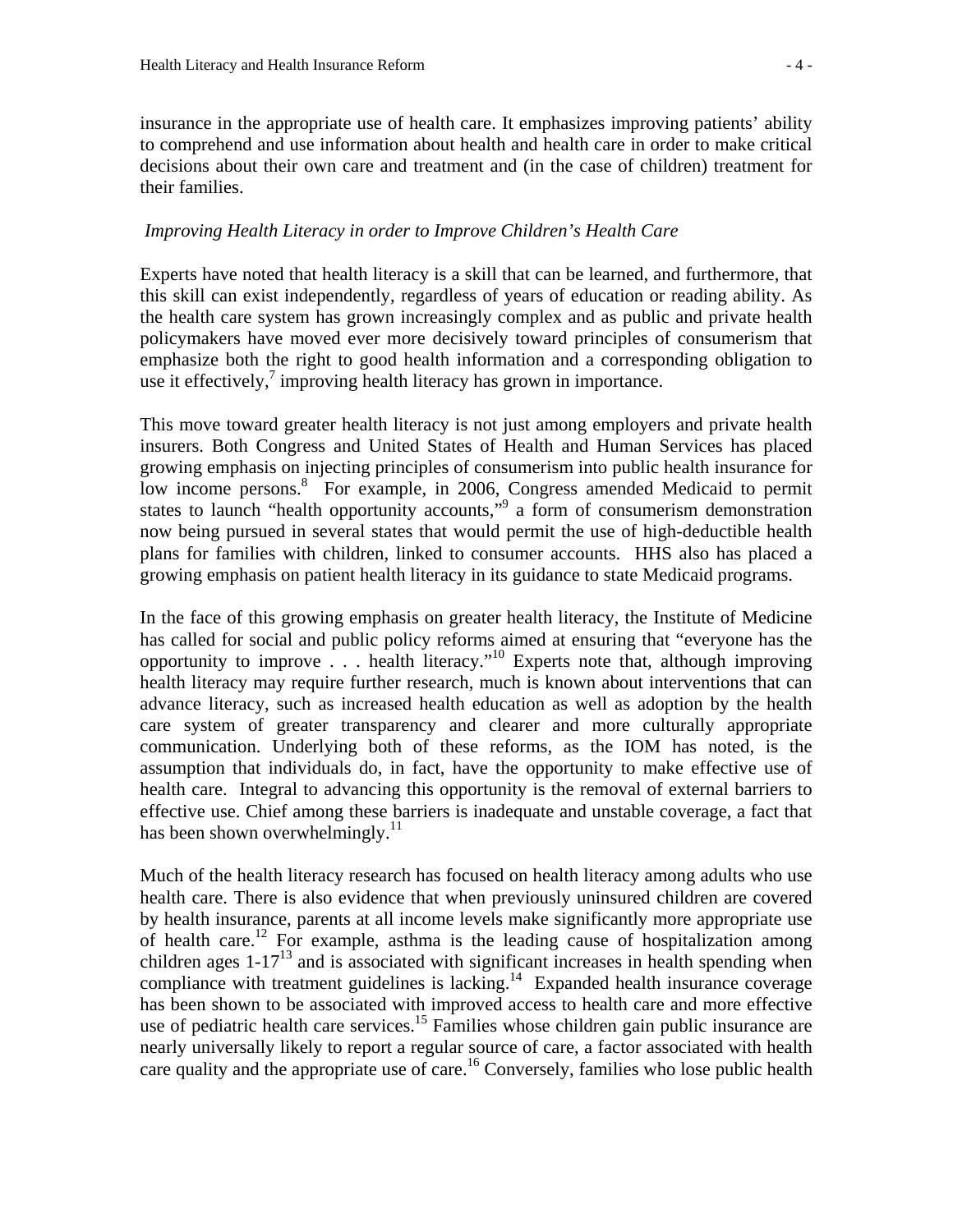insurance coverage for their children, as a result of even a slight rise in income, have been shown to lose their ability to afford appropriate health care.<sup>17</sup>

In light of the association between children's health insurance coverage and the use of appropriate health care by families, this policy brief reviews the evidence regarding association between children's health insurance status and family health literacy. Following this review, the policy brief discusses options that would not only improve coverage among children but also would strengthen and promote family health literacy.

# **Research Methods in Brief**

The adult health literacy data was produced from directly the 2003 National Assessment of Adult Literacy (NAAL) data set. Other sources of data related to health care access and utilization were produced from Centers for Disease Control and Prevention data report, *Health, United States, 2006*.

Administered by the National Center for Education Statistics, the 2003 NAAL includes 19,253 adults of age 16 and older in households and prisons and excludes those with language or mental problems. Although the NAAL had been conducted twice before in 1985 and 1992 to generally assess English reading and comprehension skills, the 2003 health literacy survey is the first and only national assessment of adult health literacy.

The NAAL provides health literacy scores that range from 0 to 500. These scores define four levels of literacy ability.

- *Below basic* (0-184) represents the lowest level of health literacy and involves only the simple ability to identify one piece of simple information.
- *Basic (185-225) and Intermediate (226-309)* reflect the ability to comprehend more complex documents and basic quantitative information.
- *Proficient* (310-500) literacy level involves integrating and analyzing complex documents and quantitative information.

Additional data are drawn from the 2003 and 2005 National Survey of Children's Health, which is administered by the CDC's National Center for Health Statistics using the State and Local Area Integrated Telephone Survey (SLAITS). Although children's health care access data are also drawn from published 2005 National Health Interview Survey tables, the full 2003 NSCH includes more detailed information regarding family-and-childspecific demographic, health status, health care access and utilization.

#### **Findings**

Figure 1 presents the central finding to emerge from our review: health insurance coverage is associated with significantly higher levels of health literacy. The proportion of parents with proficient health literacy literally doubles in the case of insured children,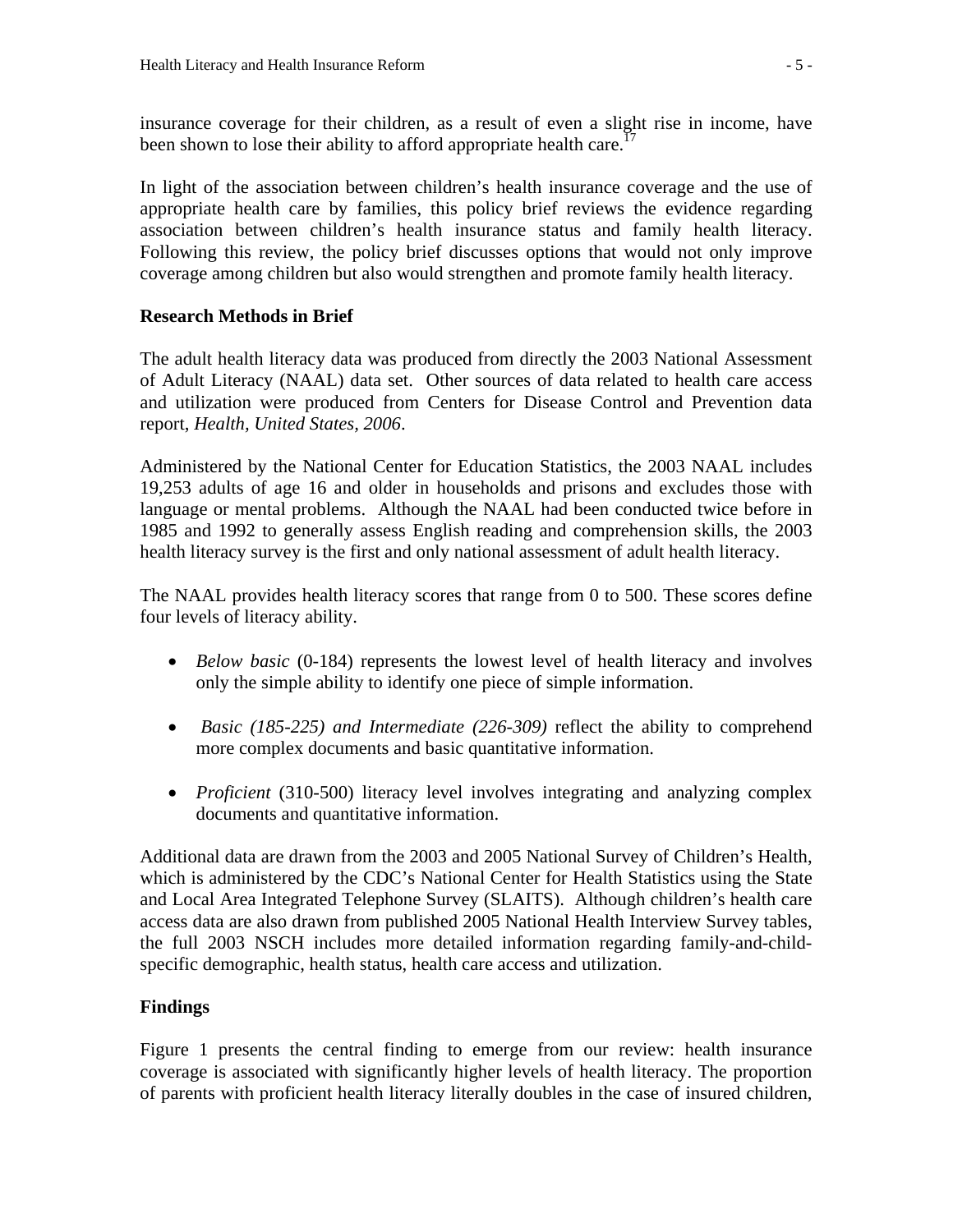while the proportion of parents who are able to demonstrate intermediate literacy is more than one-and-a-half times as great when insurance is present. Even more dramatically, the proportion of parents with below basic literacy is nearly four times as great when their children are uninsured.



Figure 2 shows that not only is insurance associated with greater literacy levels among parents but that insurance is associated with greater average literacy levels. Among parents of insured children, the average literacy level is 252 on a scale of 500 and falls within the intermediate range. Among parents of children who are uninsured, the average literacy level stands at 222, below intermediate levels.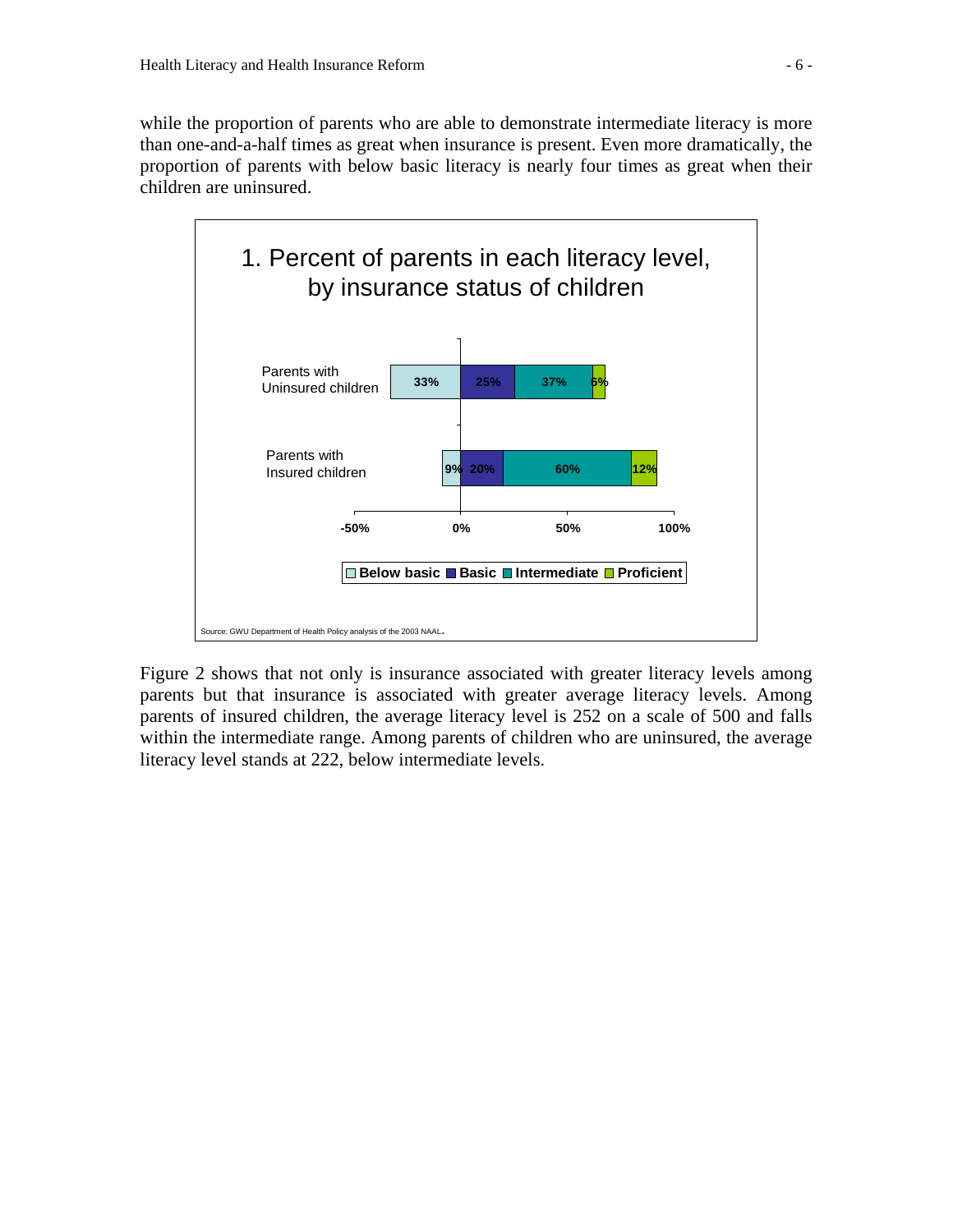

Figures 3 through 8 show that, consistent with the association between child health insurance status and parental literacy, insured children show more appropriate use of health care. Furthermore, this pattern of more appropriate health care use holds among both publicly and privately insured children. Thus, for example, insured children are significantly more likely to have had a preventive office visit within the preceding 12 months (**Figure 3).**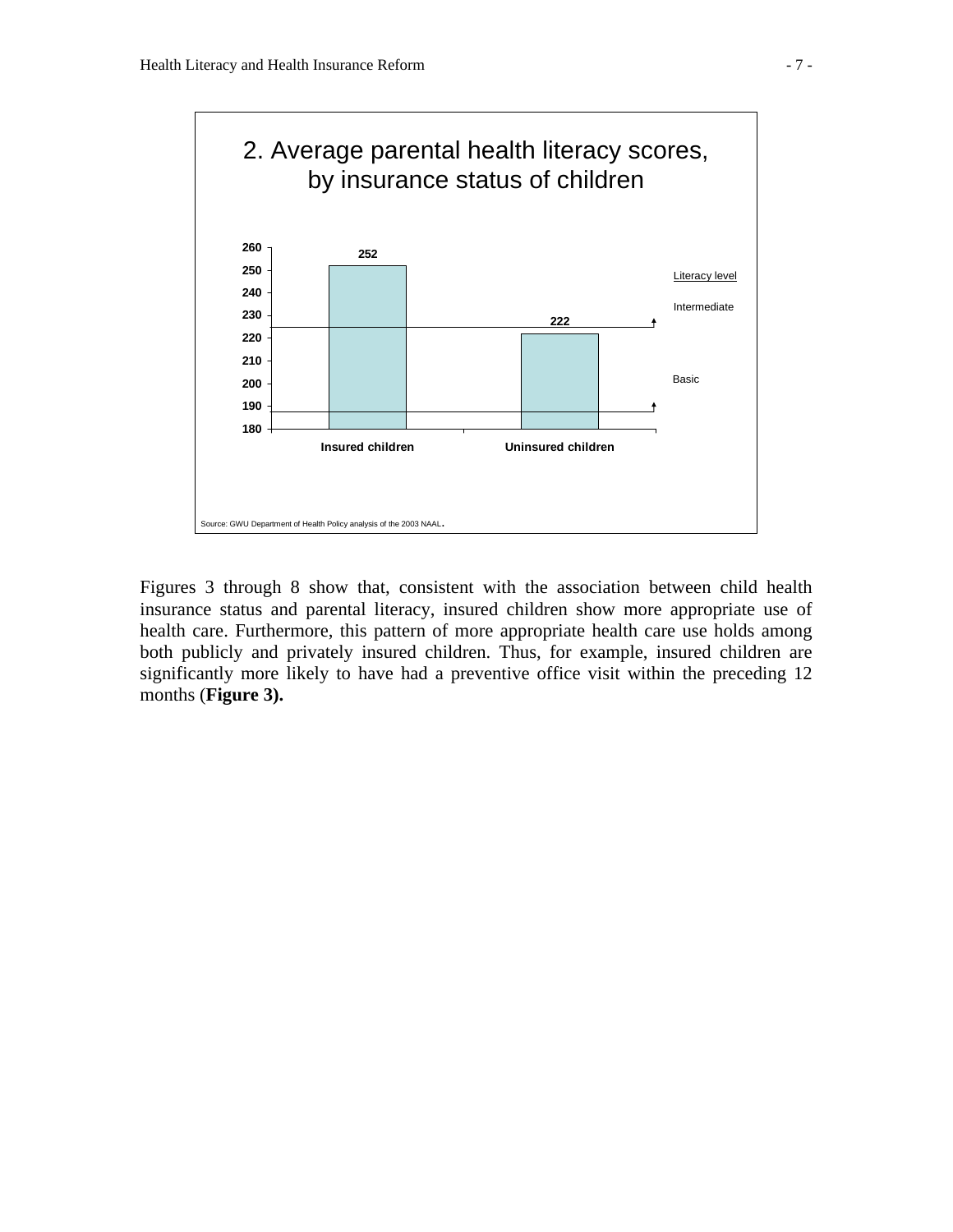

Insured children are far more likely – whether publicly or privately insured – to have a regular source of health care than children who are uninsured (**Figure 4).** Indeed, Medicaid-insured children are nearly 6 times as likely as those without coverage to have a usual source of health care. Conversely, **Figure 5** shows that families whose children are Medicaid-insured one-fifth as likely as parents whose children are uncovered to report that an emergency room serves as their children's primary source of health care.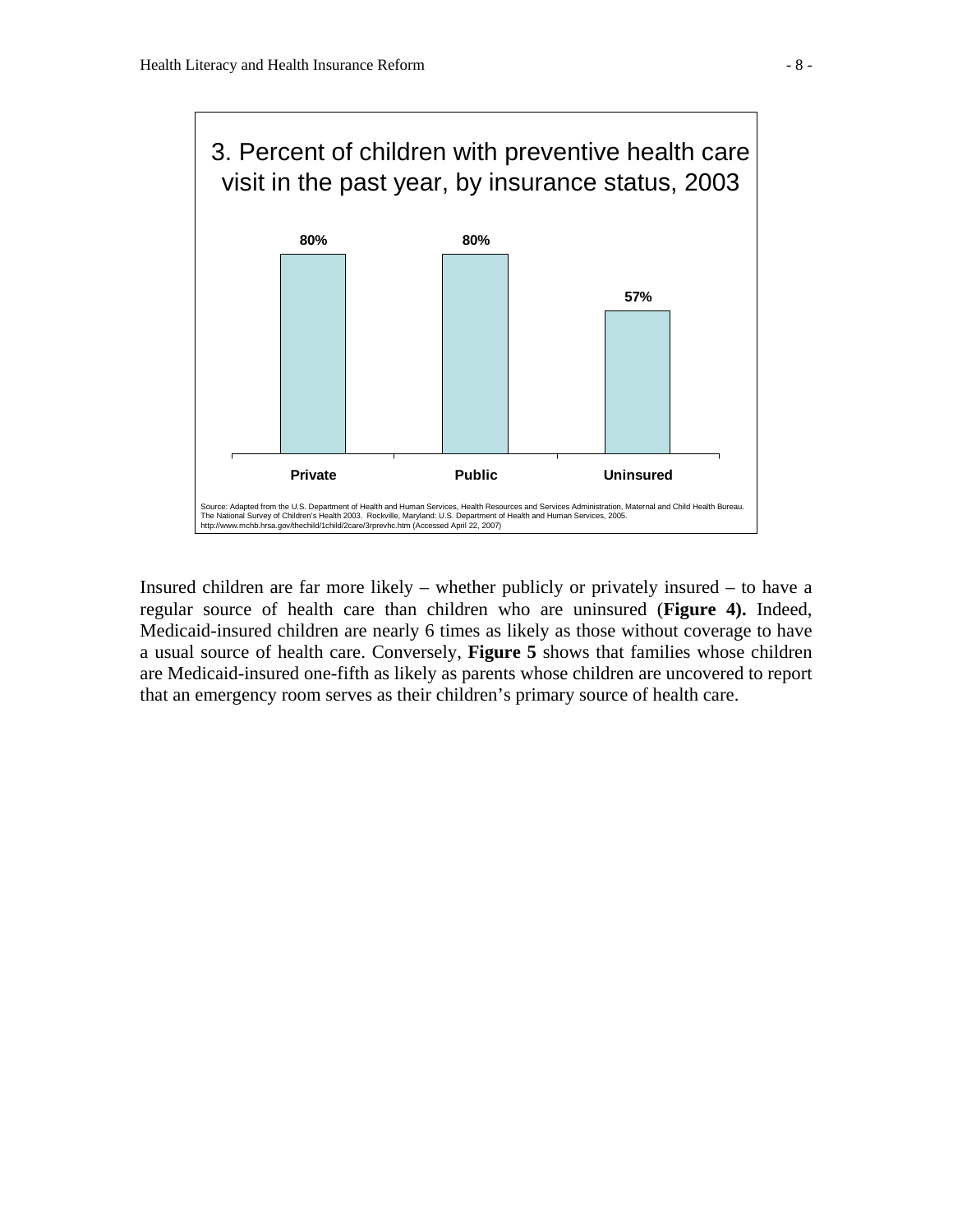

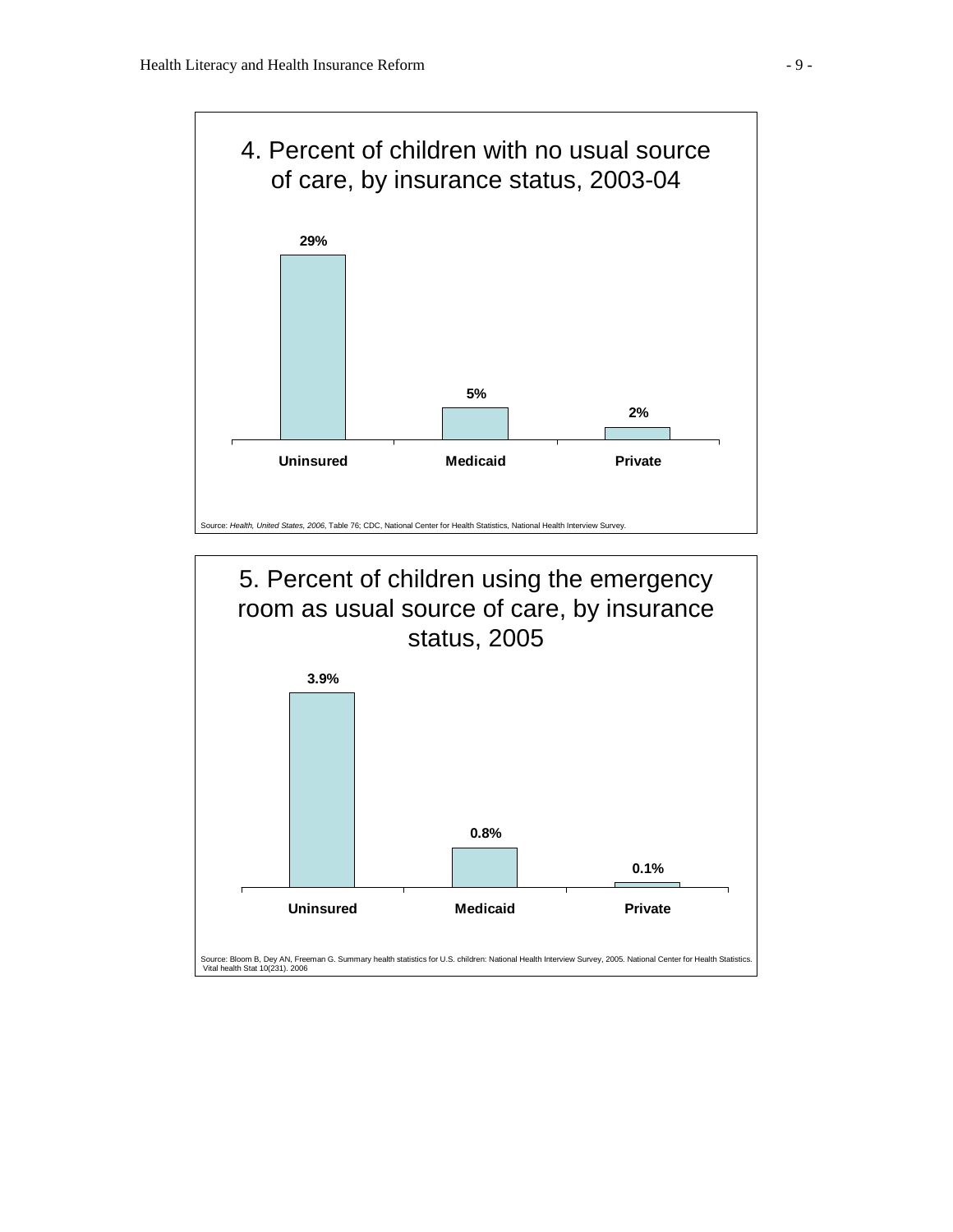**Figure 6** shows that parents whose children are insured are less than one third as likely to report that more than a year has elapsed since their children were last seen by a health care professional.



# **Discussion**

The findings from this analysis of government data support three conclusions.

- *First*, health insurance coverage in children is associated with higher levels of health literacy among parents as well as higher health literacy averages. Parents of children who are insured show higher rates of both intermediate and proficient health literacy status, as well as average health literacy scores well into the intermediate range and 30 percentage points higher than parents of uninsured children.
- *Second*, health insurance is associated with more appropriate use of health care and with greater use of health care that is known to be effective. Insured parents nearly universally report having a regular source of health care for their children, are one-fifth as likely to rely on inappropriate sources of health care as their regular source of care. Parents of insured children are more likely to use preventive services and are less likely to have gone over a year without using health care for their children.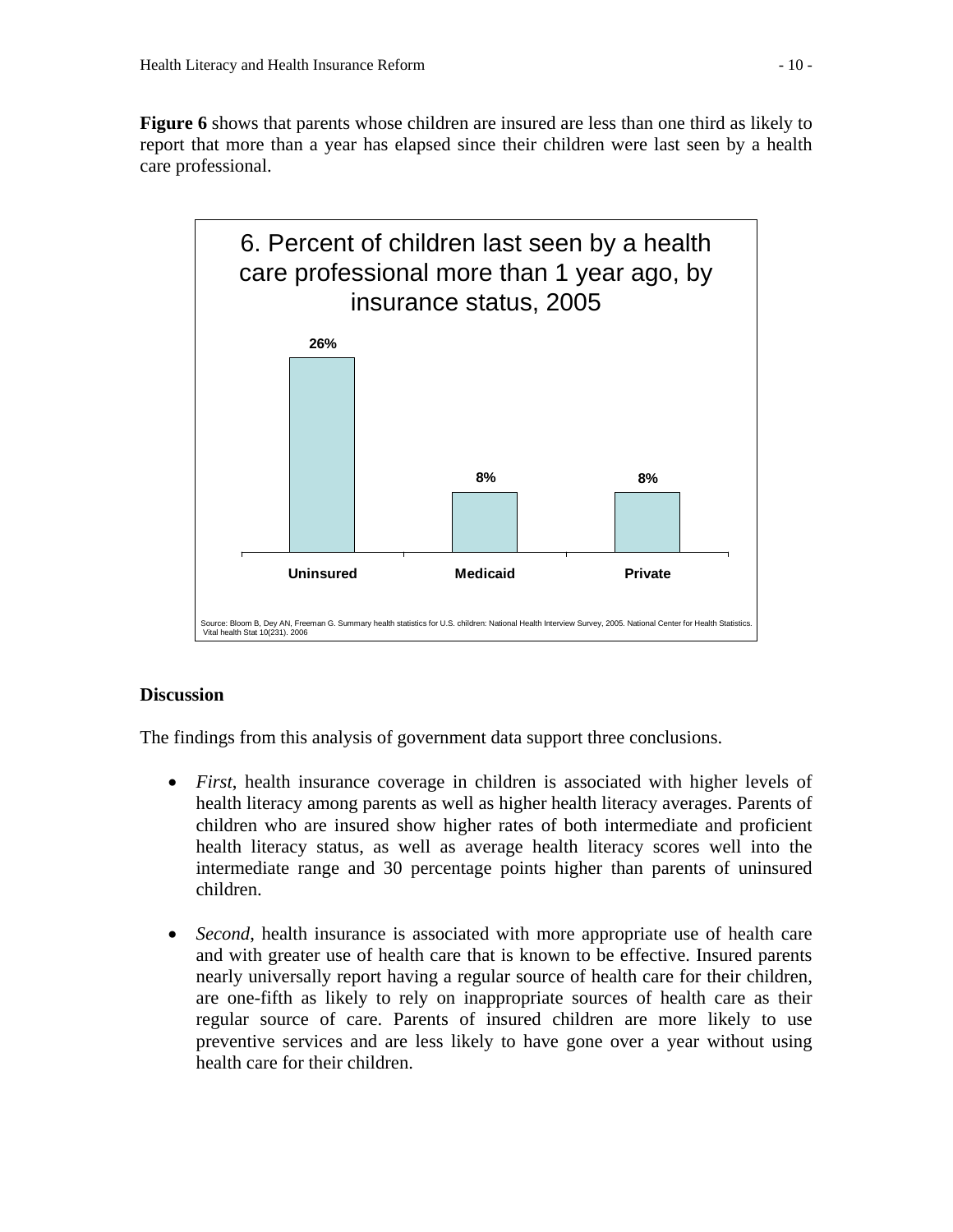• *Third*, the evidence presented in this analysis shows that findings regarding the relationship between appropriate use of effective health care apply, regardless of whether the source of coverage is public financing (Medicaid) or private health insurance. Because Medicaid coverage for children is comprehensive and involves minimal cost-sharing for covered benefits in the case of pediatric care, Medicaid would appear to "level the playing field" in terms of how well it enables low income families to make effective use of health care. Because SCHIP offers reasonably comprehensive coverage and adjusts family cost sharing to family income, the same enabling effect observed in Medicaid presumably would apply to SCHIP. This conclusion is underscored by studies, cited in this analysis, demonstrating the power of SCHIP to eliminate the types of financial barriers that are associated with inappropriate use of care and reduced utilization of effective care.

Our findings and conclusions support three basic sets of recommendations.

First, they underscore the fact that improving health insurance coverage among children is associated with improved health literacy. This means ensuring that all families have access to continuous, accessible, and affordable coverage for their children. Much is known about how to make enrollment rapid and simple, as well as how to retain coverage through the use of techniques such as guaranteed enrollment, "expresslane" enrollment techniques, and "passive redetermination" to promote continuous coverage.18 The evidence in this analysis suggests that families who lose coverage for their children, or who cannot readily obtain it to begin with, may quickly begin to exhibit the effects through the reduced use of appropriate care.

Second, our findings suggest that to encourage greater opportunity for literacy, coverage should be comprehensive and should utilize cost-sharing that is in line with families' ability to pay for care. A wealth of data underscores the access-inhibiting effects of high cost sharing, whether this cost sharing takes the form of deductibles, copayments and coinsurance, and strict annual spending limits, or coverage exclusions and limitations that can impair appropriate use of care by families whose children experience serious and chronic health conditions. The vast majority of children are healthy and use little health care during a year;  $19$  as a result, extensive coverage limitations and exclusions, especially when coupled with high levels of patient cost sharing, do little to save money while potentially doing much to discourage families from seeking and using care appropriately. Medicaid is unique in the range and depth of coverage it offers and the cost-sharing controls it employs. SCHIP could be strengthened to offer improved coverage of primary preventive services such as dental care as well as better coverage for treatments for mental illness and emotional disorders, as well as the full range of conditions that may affect long term growth and development.

Finally, these findings suggest that in reforming coverage for children, emphasis also should be placed on helping families understand and use coverage appropriately. The evidence is already strong that families with insurance for their children make good choices about having a regular source of health care and using preventive services. These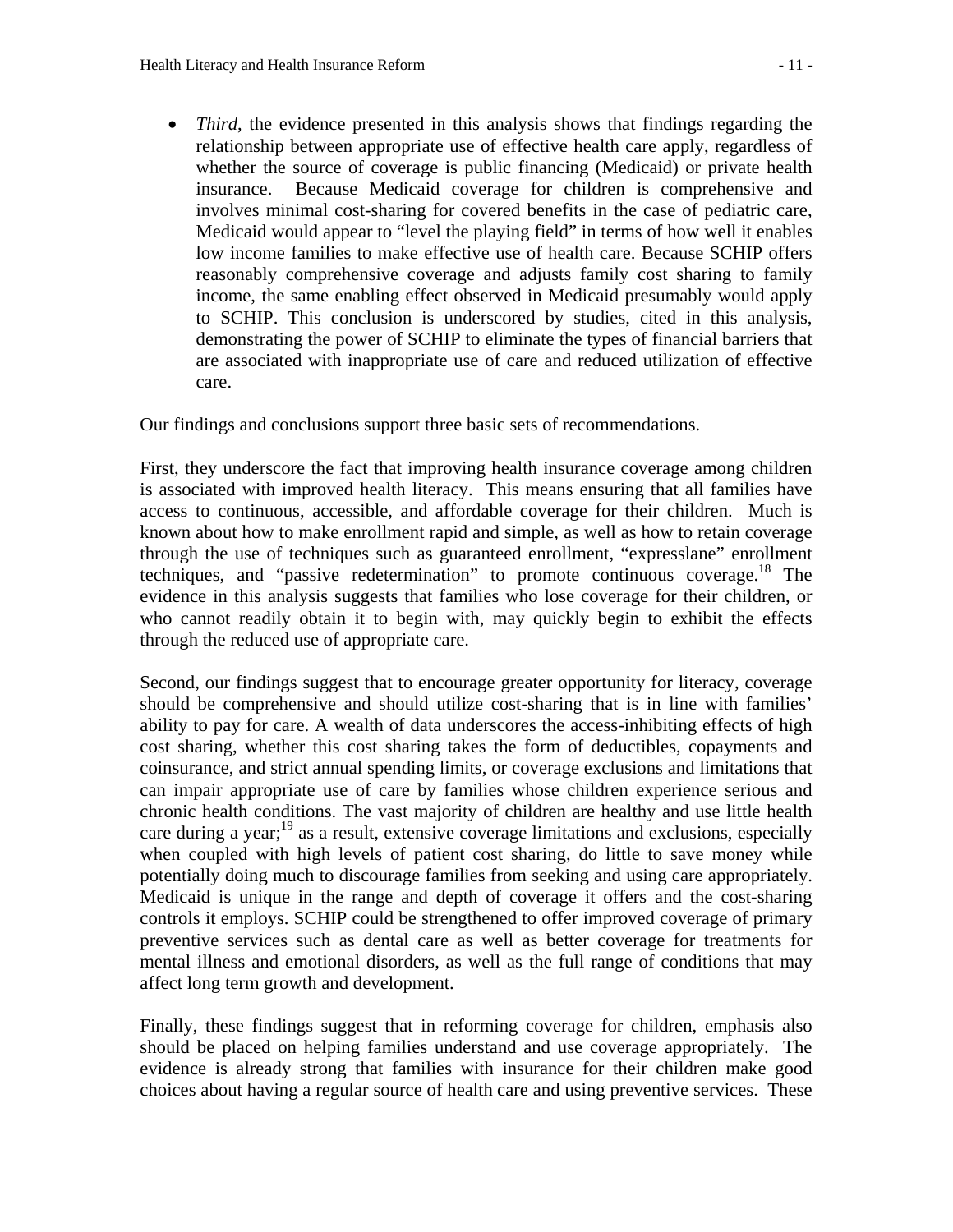choices can be reinforced through emphasis on clear communication, through member and patient education programs aimed at families with children. The cost of health education for families with children is already recognized as a permissible one under both Medicaid and SCHIP. Congress should consider emphasizing these state practices through financial incentives provide enhanced federal payments for health education programs aimed at families whose children are enrolled in Medicaid and SCHIP.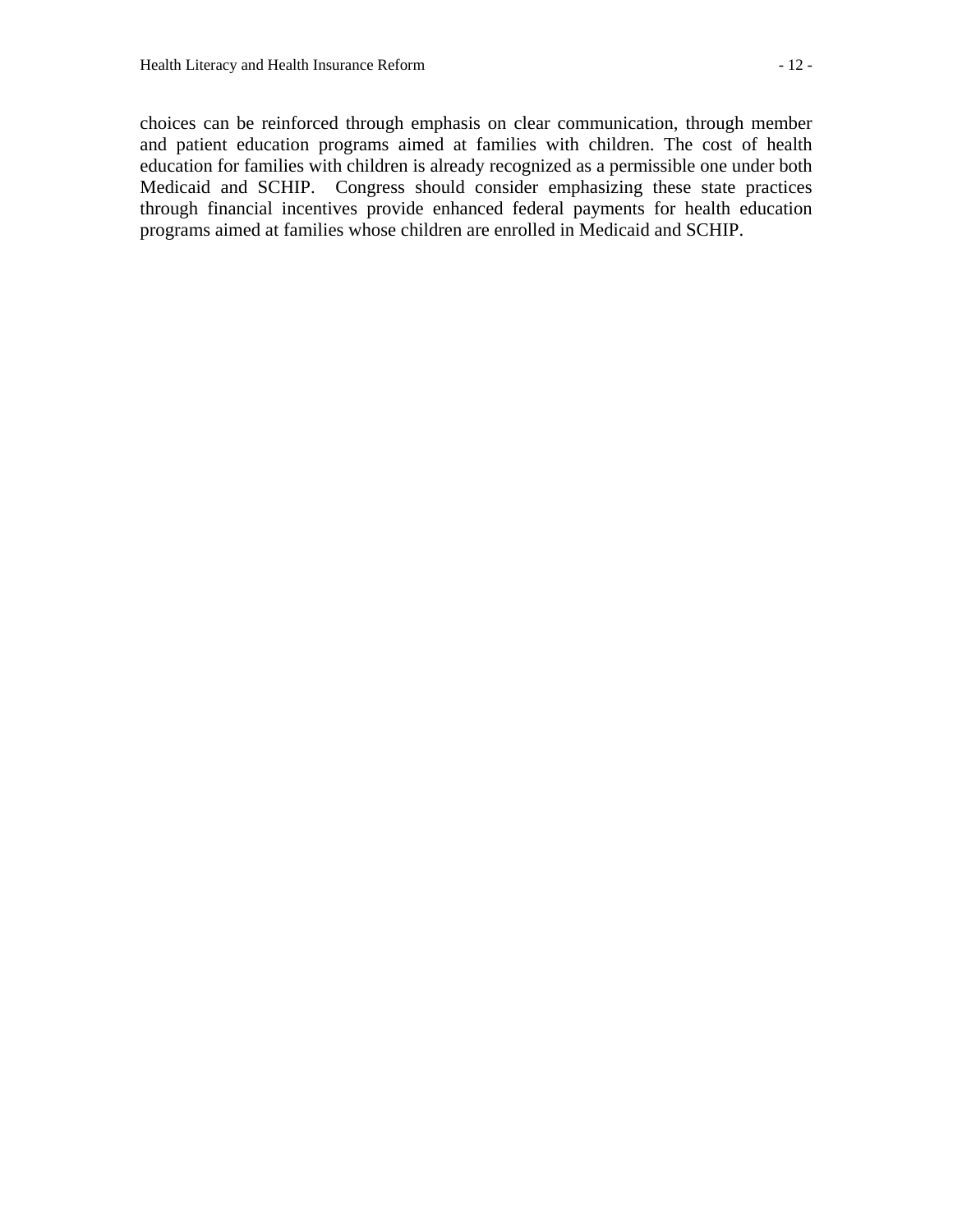Health literacy data was produced from the 2003 National Assessment of Adult Literacy (NAAL) public use data file available on the National Center for Education Statistics website. According to the NCES, the overall health literacy scores are based on how well the respondents understood the information to perform *prose, document,* and *quantitative* tasks.<sup>20</sup> The NAAL survey involves open-ended health literacy questions developed by the Department of Health and Human Services and the Department of Education to directly measure the respondent's ability to understand and apply information on three health domains: *clinical, prevention*, and the *navigation of the health system*. Although health literacy questions inquire about health information the U.S. population are likely to encounter on a regular basis, the calculation of the score excludes questions that asked about specific medical terminology or understanding of only non-print sources. The four performance levels (below basic, basic, intermediate, and proficient) reflect various levels of understanding and performing various tasks.

Other child health measures were gathered from published data reports from the National Survey of Children's Health (NSCH) and National Health Interview Survey (NHIS). Although both the NSCH and the NHIS are administered by the CDC, only the NSCH uses the State and Local Area Integrated Telephone Survey (SLAITS) mechanism to produce not only national rates but also state estimates of family and child-specific demographic, health status, health care access and utilization information.

 $\overline{a}$ 

- $^{9}$  P.L. 109-171 §6082
- 

 $<sup>1</sup>$  See research synthesis examining the role of health insurance in improving health care access and quality</sup> at Child Health Insurance Research Initiative (CHIRI), *Access and Quality in SCHIP and Medicaid*  http://www.ahrq.gov/chiri/chirifind.htm#access (Accessed April 22, 2007) 2

See, e.g., Kaiser Family Foundation, 2006. *New Poll Finds Broad Support Among Democrats, Independents, and Republicans for Drug Price Negotiation, Reimportation, and Prioritizing Children for Coverage of the Uninsured*. http://www.kff.org/kaiserpolls/pomr120806nr.cfm (accessed April 22, 2007) 3  $3$  http://nnlm.gov/outreach/consumer/hlthlit.html (accessed April 22, 2007)

 $4$  Id.

<sup>&</sup>lt;sup>5</sup> National Academy Press, Washington D.C. 2004.

 $^6$  Id.

<sup>7</sup> See generally, James Robinson, 2005. "Managed Consumerism in Health Care," *Health Affairs* 24:6 (Nov./Dec.) 1478-1489.

<sup>8</sup> See e.g., Statement of Secretary Mike Leavitt regarding HHS priorities. http://www.hhs.gov/secretary/priorities/ (accessed April 22, 2007)

<sup>&</sup>lt;sup>10</sup> Id.<br><sup>11</sup> Institute of Medicine, *Care Without Coverage* (National Academy Press, Washington D.C. 2002)

<sup>&</sup>lt;sup>12</sup> Andrew W. Dick, Cindy Brach, R. Andrew Allison, Elizabeth Shenkman, Laura P. Shone, Peter G. Szilagyi, Jonathan D. Klein and Eugene M. Lewit, 2004. SCHIP's Impact In Three States: How Do The Most Vulnerable Children Fare? *Health Affairs* 23(5), pp. 63-75; Peter G. Szilagyi, Andrew W. Dick, Jonathan D. Klein, Laura P. Shone, Jack Zwanziger, Thomas McInerny, 2004. Improved Access and Quality of Care After Enrollment in the New York State Children's Health Insurance Program. *Pediatrics*  (May 3, 2004, electronic version).

<sup>&</sup>lt;sup>13</sup> Agency for Healthcare Research and Quality. 2003. AHRQ Fact Book: Care of Children and Adolescents in U.S. Hospitals.

<sup>&</sup>lt;sup>14</sup> Bauman, Laurie, Elizabeth Wright, Frederick Leickly, Ellen Crain, Deanna Kruszon-Moran, Shari Wade and Cynthia Visness. 2002. *Pediatrics* 110, no. 1: 6-12.